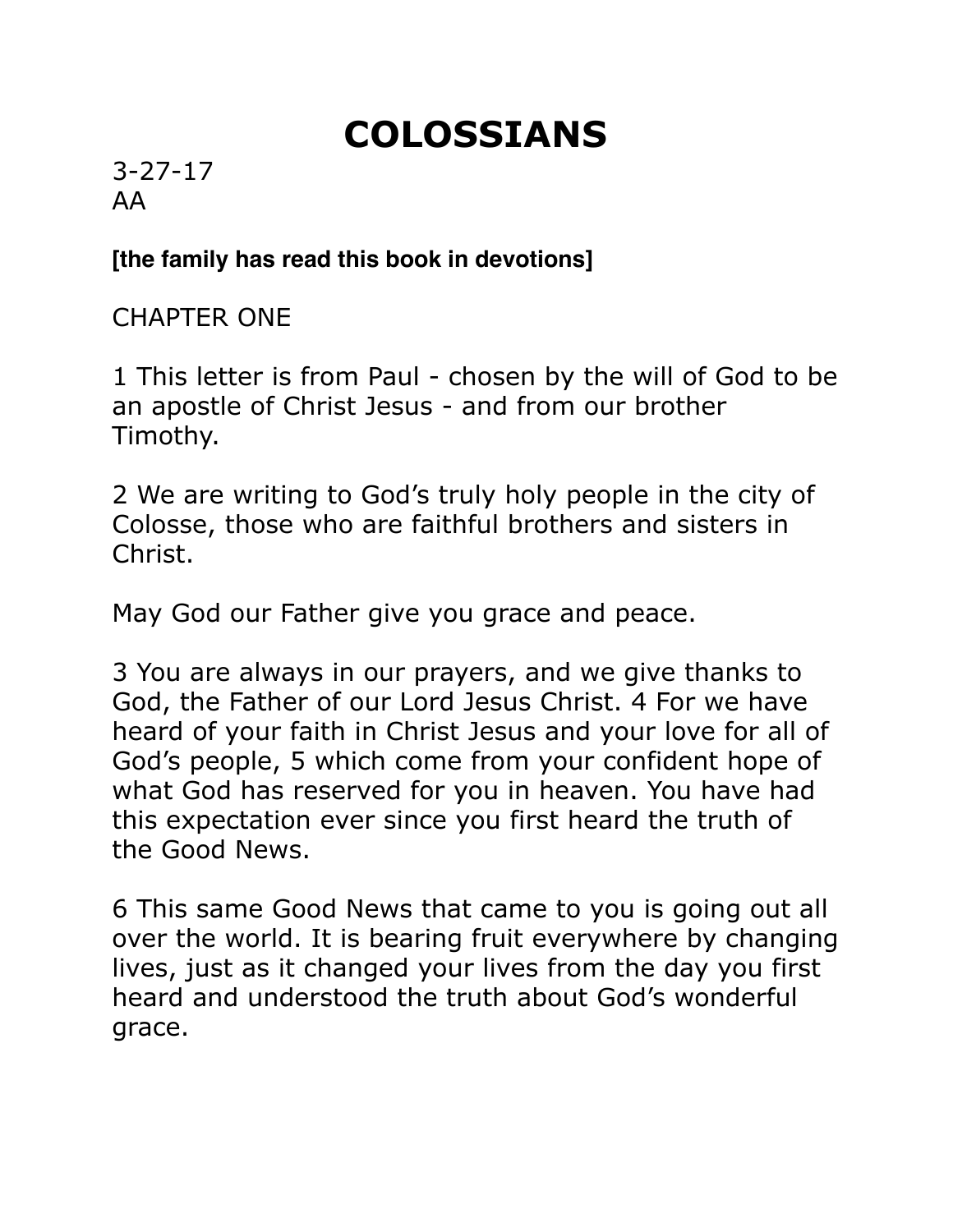7 You learned about the Good News from Epaphras, our beloved co-worker. He is Christ's faithful servant, and he is helping us on your behalf. 8 He has told us about the love for others that the Holy Spirit has given you.

9 So we have not stopped praying for you since we first heard about you. We ask God to give you complete knowledge of his will and to give you spiritual wisdom and understanding. 10 Then the way you live will always honor and please the Lord, and your lives will produce all kinds of godly fruit. All the while, you will grow spiritually, in alignment with God, as you learn to know Him better and better.

11 We also pray that you will be strengthened with all his glorious power so you will have all the endurance and patience you need. May you be filled with joy, 12 always thanking the Father. He has enabled you to share in the inheritance that belongs to his people, who live in the light. 13 For he has rescued us from the kingdom of darkness and transferred us into the Kingdom of his dear Son, 14 who purchased our freedom and forgave our sins.

15 Christ is the visible image of the invisible God.

 He existed before anything was created and is supreme over all creation,

16 for through him God created everything

in the heavenly realms and on earth.

He made the things we can see

and the things we can't see  $-$ 

including thrones, kingdoms, rulers, and authorities in the unseen world.

Everything was created through him and for him.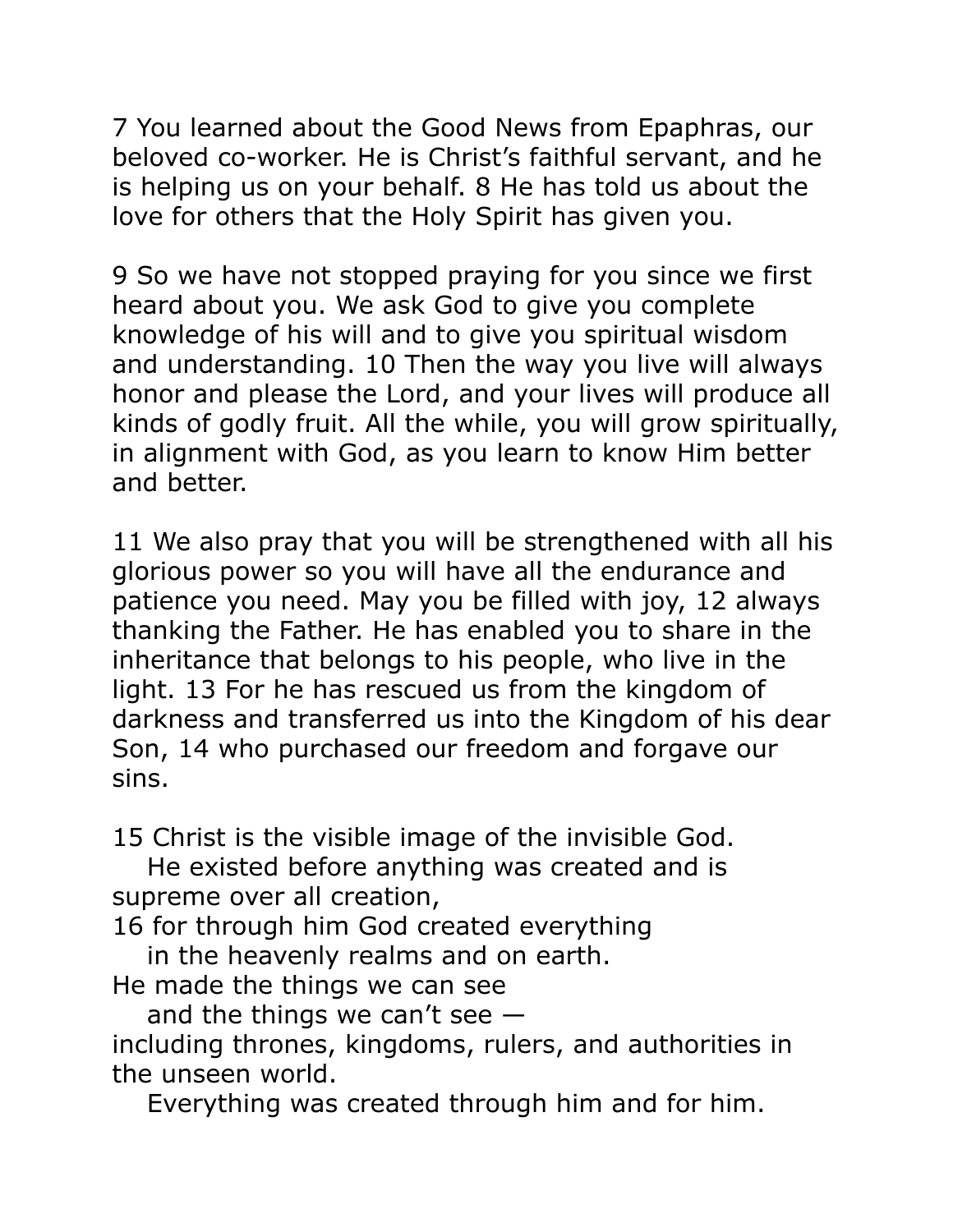17 He existed before anything else, and he holds all creation together. 18 Christ is also the head of the church, which is his body. He was supreme in the beginning and —leading the resurrection parade —he is supreme in the end. From beginning to end he's there, towering far above everything and everyone.

19 For God  $-$  in all his fullness  $-$  was pleased to live in Christ, 20 so that, by means of Christ's blood on the cross, God could make peace with everything in heaven and on earth. And that is what God did: Through Jesus, God reconciled the entire universe to himself everything in Heaven, and everything on earth — people and all other created beings, animals and atoms.

21 This includes you who used to be at odds with God, staying as far away from Him as you could. You used to hate God in your hearts because you knew He was opposed to the sinful lifestyle you preferred.

Yet, now, God, indwelling Christ's body, has reconciled you to himself 22 through Christ's death on the cross, and has brought you into his own presence, where you are holy and blameless as you stand before him without a single fault. 23 But you must continue to believe this truth and stand firmly in it. Don't drift away from the assurance you had when you first received this Good News.

This Good News has been preached all over the world, and I, Paul, have been appointed as God's servant to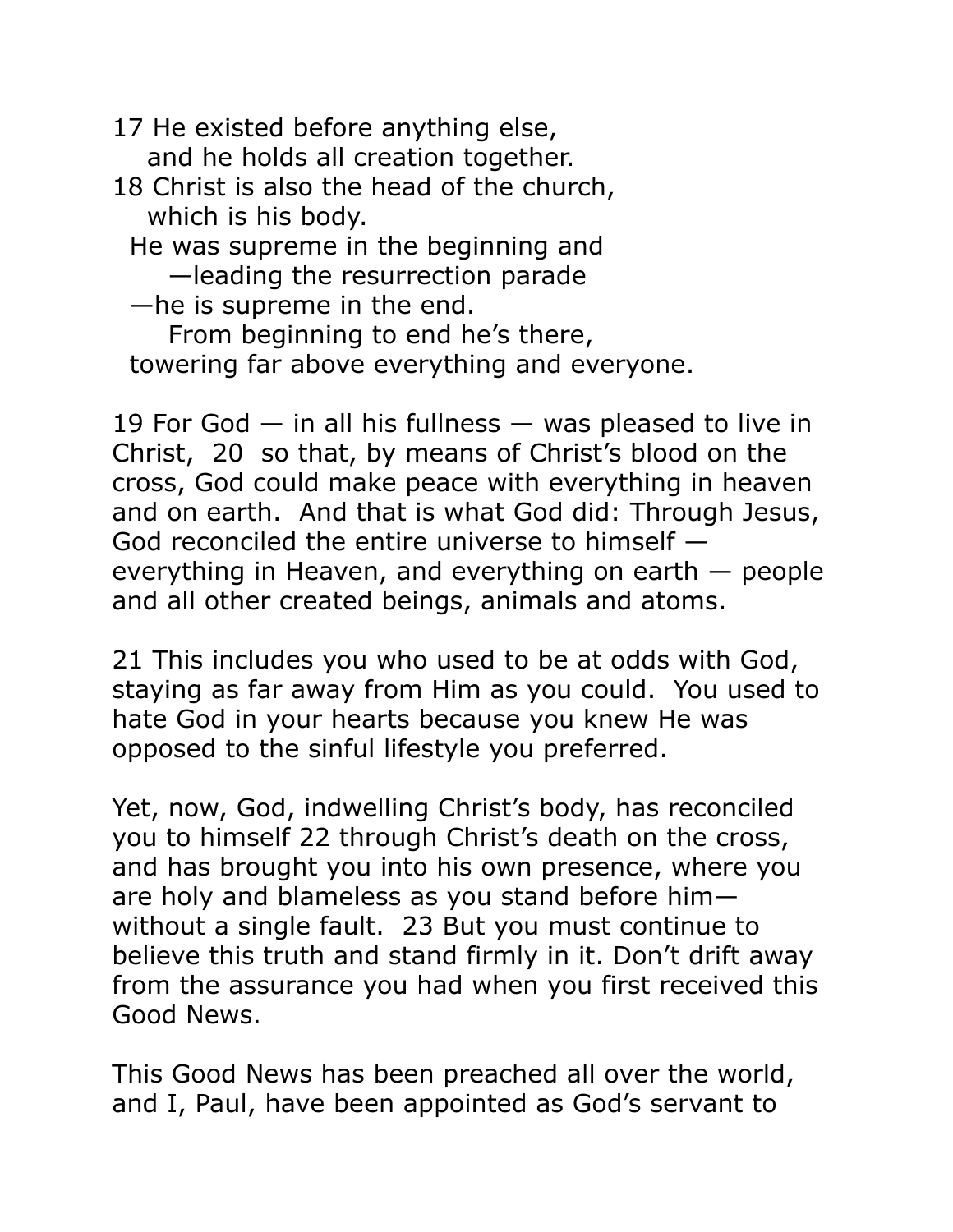proclaim it. 24 I am glad when I suffer for you in my body, for, in this way, I am participating in the sufferings of Christ that continue for his body, the church. 25 God has given me the responsibility of serving his church by proclaiming his entire message to you. 26 This message was kept secret for centuries and generations past, but now it has been revealed to God's people. 27 For God wanted them to know that the riches and glory of Christ are for you Gentiles, too. And this is the secret: God has given you Christ's life. Christ lives in you, so you can be assured of sharing in his glory.

28 So, we continue to tell people about Christ — warning them and teaching them with all the ability and wisdom God has given us. We want to present them to God, perfect in their relationship to Christ - in their koinonia with Christ. 29 This is why I work and struggle so hard; relying upon Christ's mighty power that energizes me.

## COLOSSIANS 2

I want you to know how much I have agonized for you and for the church at Laodicea, and for many other believers who have never met me personally. 2 I want them to be encouraged and knit together by strong ties of love. I want them to have complete confidence that they understand God's secret plan - which is Christ himself. 3 In him lie hidden *all* the treasures of wisdom and knowledge.

4 I am telling you this so no one will deceive you with well-crafted arguments. 5 For though I am far away from you, my heart is with you. And I rejoice that you are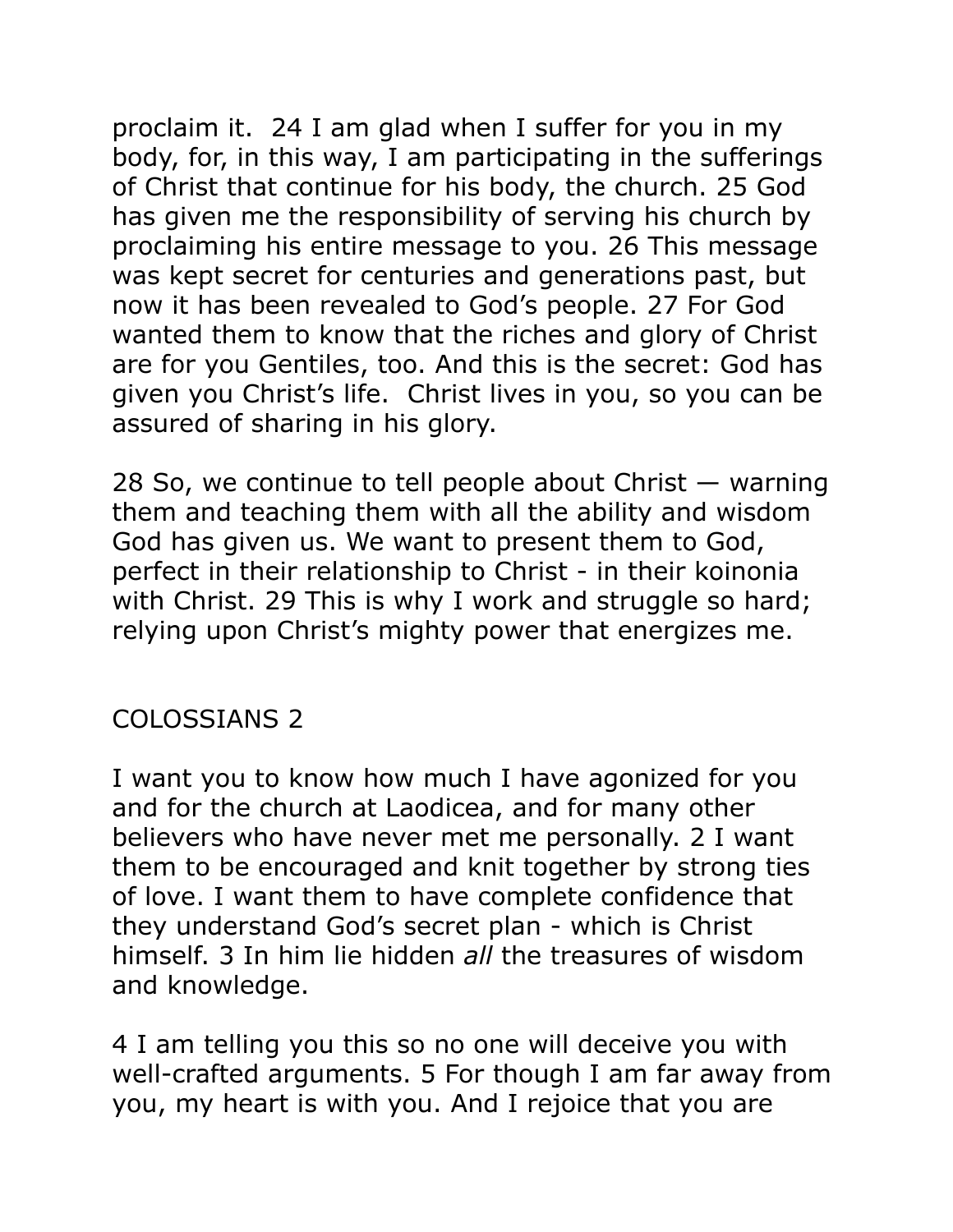living as you should - allowing Christ to live his life through you, and that your faith in Christ is strong.

6 And now, in the same way that you accepted Christ Jesus as your Lord - [*by faith*], you must continue to follow him - [*by faith*]. 7 Let your roots grow down into him, and let your lives be built on him. Keep your faith strong, as you have been taught to  $d\sigma$  – constantly thanking God for what He has done, can do, is doing, and is going to do.

8 Don't let anyone capture you with empty philosophies and high-sounding nonsense that come from human thinking and from the spiritual powers of this world, rather than from Christ. 9 For in Christ lives all the fullness of God in a human body.

10 So, now, being in Christ, you aren't lacking anything - (no matter what others may teach or say). You have everything you need in Him. Christ is over every ruler and authority.

11 When you came to Christ, you were "circumcised," but not by a physical procedure. Christ performed a spiritual circumcision—the cutting away of your sinful nature. 12 This was illustrated by your baptism. Your baptism pictured the fact that you were in Christ when He died and was buried, and that, therefore, your old sinful nature was crucified and buried when He was crucified and buried. And when you were raised up out of the water, you were picturing the fact that, now, in Christ, you have been raised up to experience His resurrection life, because you trust the mighty power of God, who raised Christ from the dead.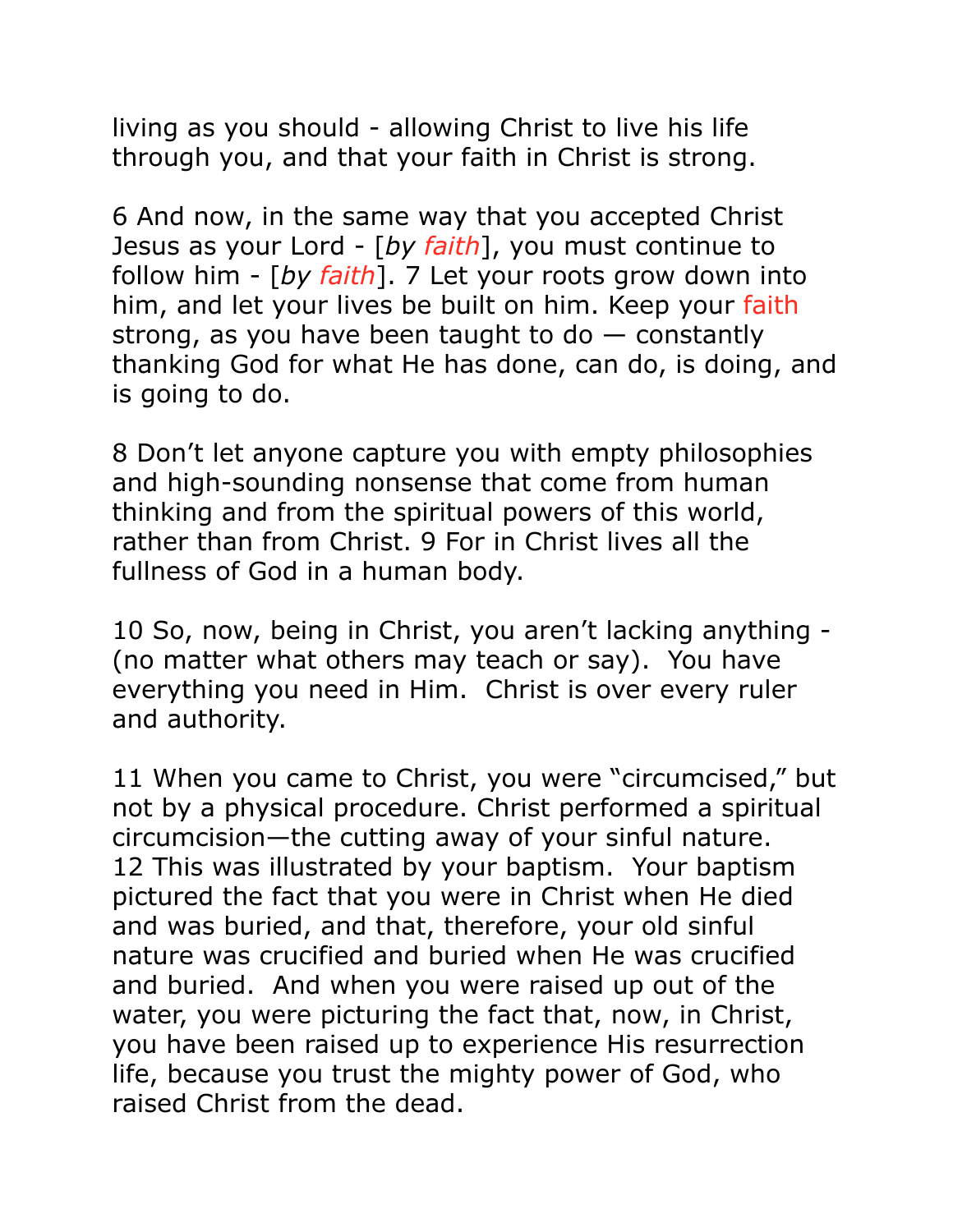13 Before you were saved, you were spiritually dead in your sins, and your sinful nature was not yet cut away. Then God made you alive with Christ - and forgave all your sins. 14 He canceled the record of the charges against us, which condemned us, and removed it completely, nailing it to his cross and paying for it, himself. 15 In this way, he disarmed the spiritual rulers and authorities. He shamed them publicly by his victory over them on the cross.

16 So don't let anyone condemn you for what you eat or drink, or for not celebrating certain holy days or new moon ceremonies or Sabbaths. 17 For these rules are only shadows of the reality yet to come. And Christ himself is that reality. 18 Don't let anyone condemn you by insisting on pious self-denial or the worship of angels, saying they have had visions about these things. Their sinful minds have made them proud, 19 and they are not connected to Christ, the head of the body. For he holds the whole body together with its joints and ligaments, and it grows as God nourishes it.

20 You have died with Christ, and he has set you free from the spiritual powers of this world. So why do you keep on following the religious rules of the world, such as, 21 "Don't handle! Don't taste! Don't touch!"? 22 Such rules are mere human teachings about things that deteriorate as we use them. 23 These rules may seem wise because they require strong devotion, pious selfdenial, and severe bodily discipline. But they provide no help in conquering a person's evil desires.

COLOSSIANS 3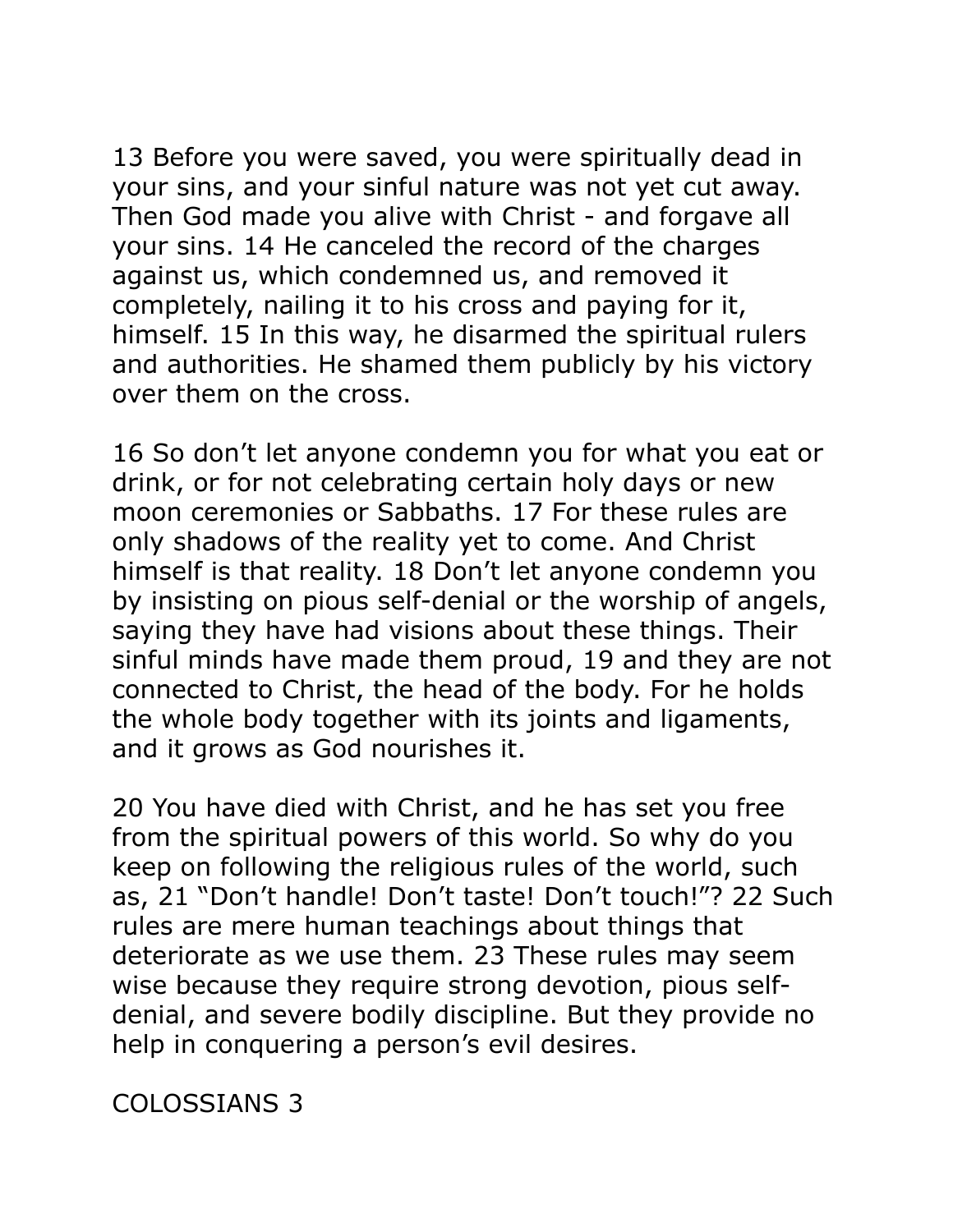Since you have been raised to new life with Christ, set your sights on the eternal realities of heaven, where Christ sits in the place of honor at God's right hand. 2 Let your main focus be on the Kingdom of God, not on this temporal earthly life. 3 For you are dead [when it comes to running your own life and toward the things of this world], and Christ's life has become your life, in God. 4 And when Christ, who is your life, is revealed to the whole world, you will share in all his glory.

5 So put to death the sinful, worldly things lurking within you. Have nothing to do with sexual immorality, impurity, lust, and sinful desires. Don't be materialistic, for a materialistic person is an idolater, worshiping all the gifts of this world more than the Giver. 6 It is because of these kinds of things that the anger of God will someday fall upon this world. 7 You used to do these things when your life was still part of this world. 8 But now it is time to get rid of anger, rage, malicious behavior, slander, and dirty language. 9 Don't lie to each other, for you have stripped off the filthy clothes of your old sinful nature and all its sinful deeds. 10 Now, put on the beautiful clothes of your new nature, and be renewed as you learn to know your Creator and become better aligned with him. 11 In this new life, it doesn't matter whether you are a Jew or a Gentile, circumcised or uncircumcised, barbaric, uncivilized, slave, or free. Christ is all that matters, and he lives in every one of us believers.

12 Being God's chosen people - those he has made holy and whom he loves unconditionally ["We can do nothing to make God love us any more than He does, and we can do nothing to make Him love us any less than He does".],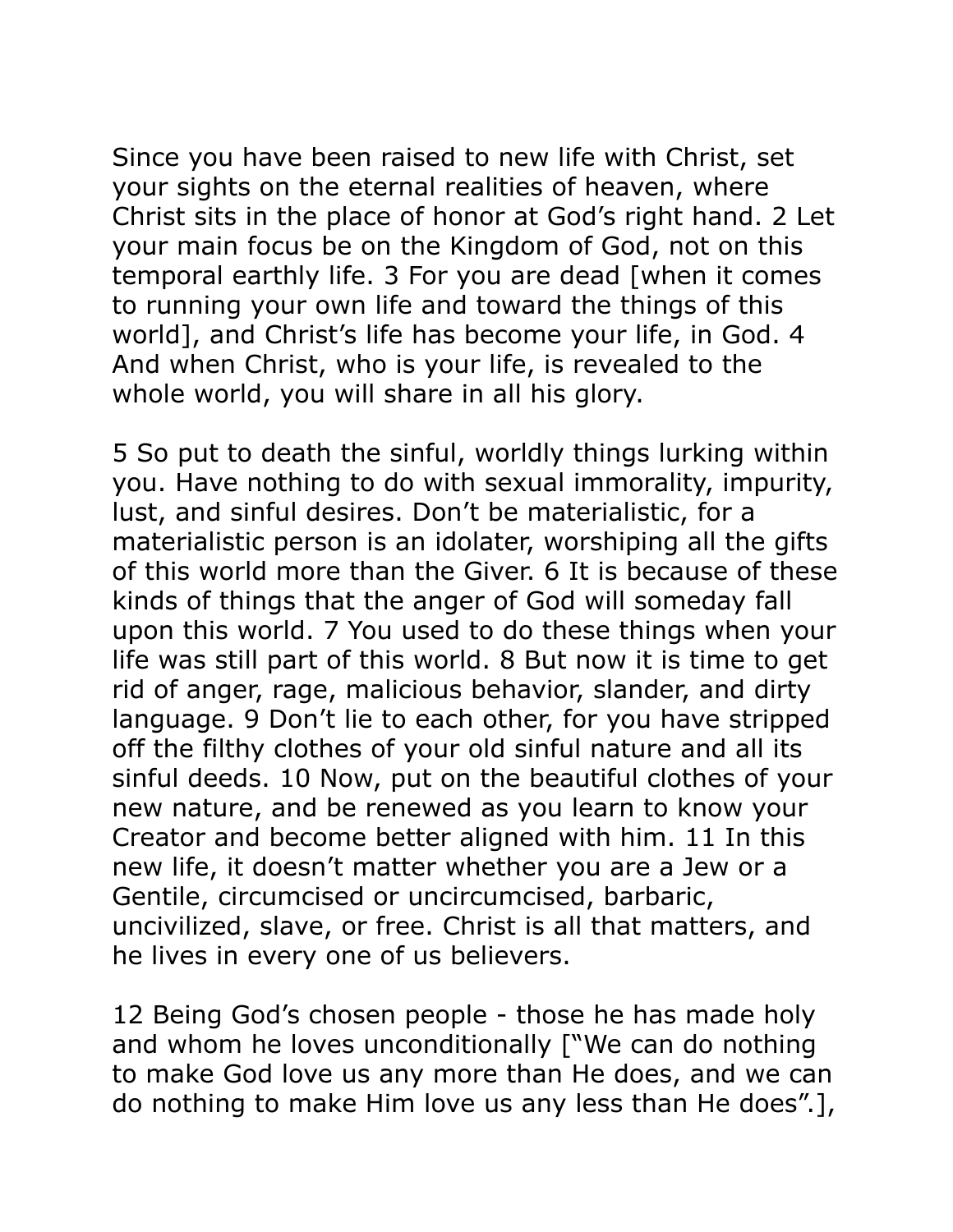you are to treat others the same way: with tenderhearted mercy, kindness, humility, gentleness, and patience. 13 Make allowance for each other's faults, and fore-give anyone who offends you. Remember, the Lord fore-gave you, so you must fore-give others. 14 And over all these virtues, as though they were beautiful garments, put on the cloak of love, which binds them all together in perfect unity. 15 As a group, let the peace that comes from Christ be the umpire over all your decisions. For as members of one body you are called to live together in peace. And, don't forget: always be thankful.

16 Let the Good News about Christ and His grace, in all its richness, fill your lives. Teach and counsel each other with all the wisdom he gives. Sing psalms and hymns and spiritual songs to God with thankful hearts. 17 And whatever you do or say, do it as a representative of the Lord Jesus, giving thanks through him to God the Father.

18 Wives, submit to your husbands, as is fitting for those who belong to the Lord.

19 Husbands, love your wives and never treat them harshly.

20 Children, always obey your parents, for this pleases the Lord.

21 Fathers, do not be aggravatingly demanding of your children, or they will become discouraged about trying to please you.

22 Employees, obey your earthly managers in everything you do. Try to please them all the time, not just when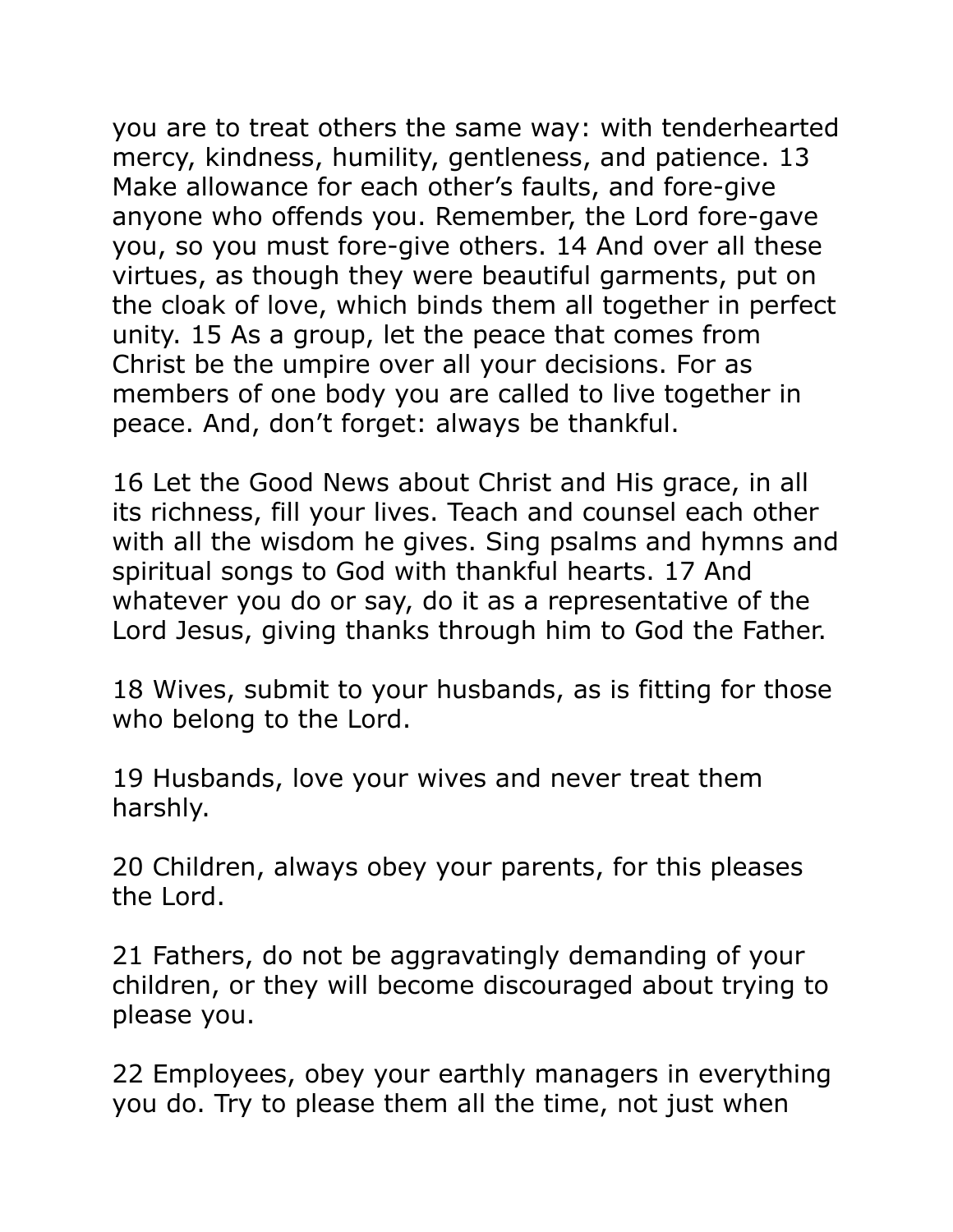they are watching you. Serve them sincerely because of your reverent fear of the Lord. 23 Work willingly at whatever you do, as though you were working for the Lord rather than for people. 24 Remember that the Lord will give you an inheritance as your reward, and that the Employer you are really serving is Christ. 25 But if you do what is wrong, He will only give you whatever you deserve. For God has no favorites.

## COLOSSIANS 4

Employers, be just and fair to your employees. Remember that you also have an Employer—in heaven.

2 Stay in faith toward God, talking to Him often, with an expectant attitude, joyfully thanking Him for what He *can*  and *will* do. 3 Pray for us, too, that God will give us many opportunities to speak about his mysterious plan concerning Christ. That is why I am here in chains. 4 Pray that I will proclaim this message as clearly and courageously as I should.

5 Live wisely among those who are not believers, and make the most of every opportunity to show them Christ and give them the gospel. 6 Let your conversation be gracious and attractive so that you will have the right response for everyone.

7 Tychicus will give you a full report about how I am getting along. He is a beloved brother and faithful helper who serves with me in the Lord's work. 8 I have sent him to you for this very purpose—to find out how you are doing and to encourage you. 9 I am also sending Onesimus, a faithful and beloved brother, one of your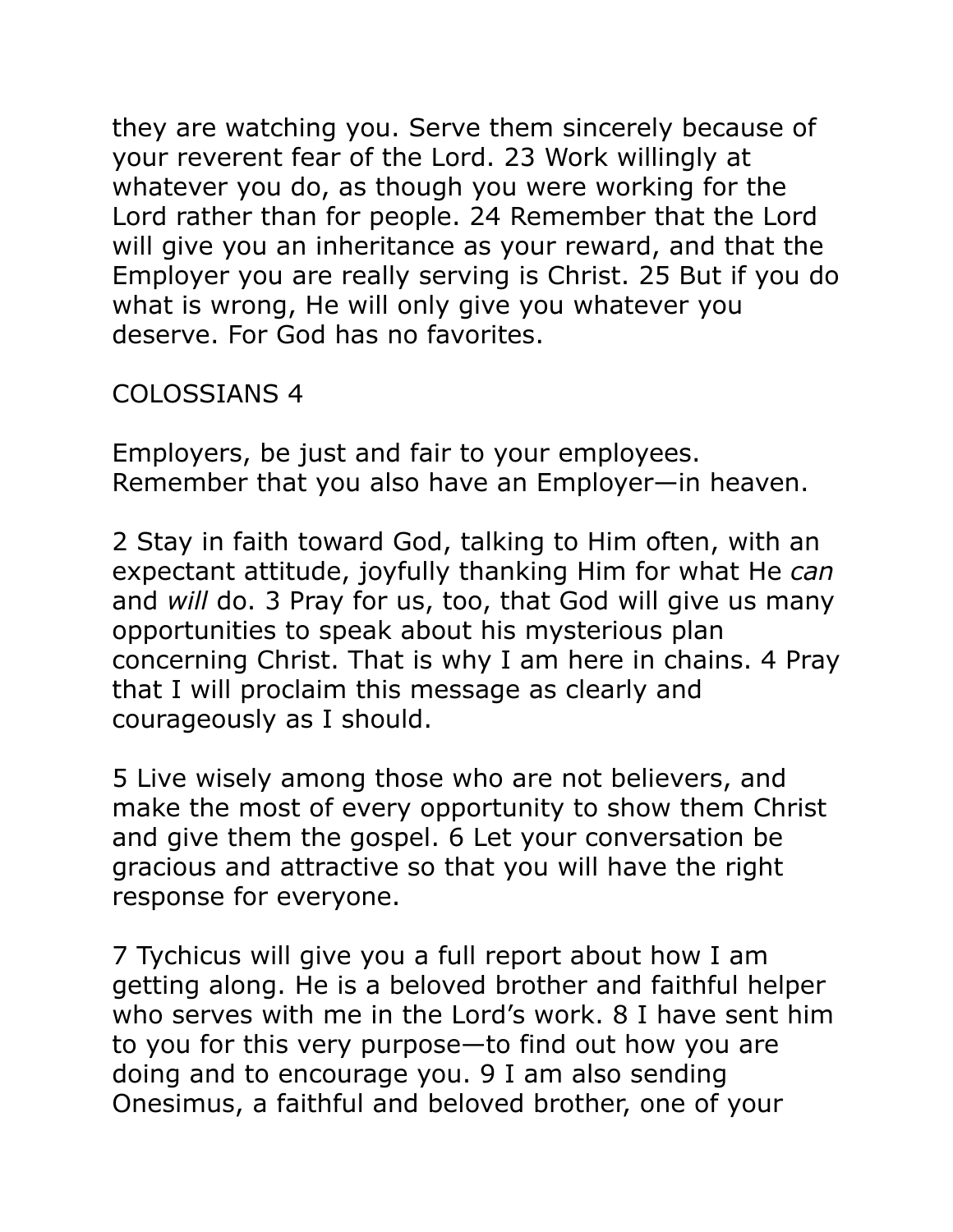own people. He and Tychicus will tell you everything that's happening here.

10 Aristarchus, who is in prison with me, sends you his greetings, and so does Mark, Barnabas's nephew. As you were instructed before, make Mark welcome if he comes your way. 11 Jesus (the one we call Justus) also sends his greetings. These are the only Jewish believers among my co-workers; they are working with me here for the Kingdom of God. And what a comfort they have been!

12 Epaphras, a member of your own fellowship and a servant of Christ Jesus, sends you his greetings. He always prays earnestly for you, asking God to make you strong and perfect, fully confident that you are following the whole will of God. 13 I can assure you that he prays hard for you and also for the believers in Laodicea and Hierapolis.

14 Luke, the beloved doctor, sends his greetings, and so does Demas. 15 Please give my greetings to our brothers and sisters at Laodicea, and to Nympha and the church that meets in her house.

16 After you have read this letter, pass it on to the home church at Laodicea so they can read it, too. And you should read the letter I wrote to them.

17 And say to Archippus, "Be sure to carry out the ministry the Lord gave you."

18 HERE IS MY GREETING IN MY OWN HANDWRITING— PAUL.